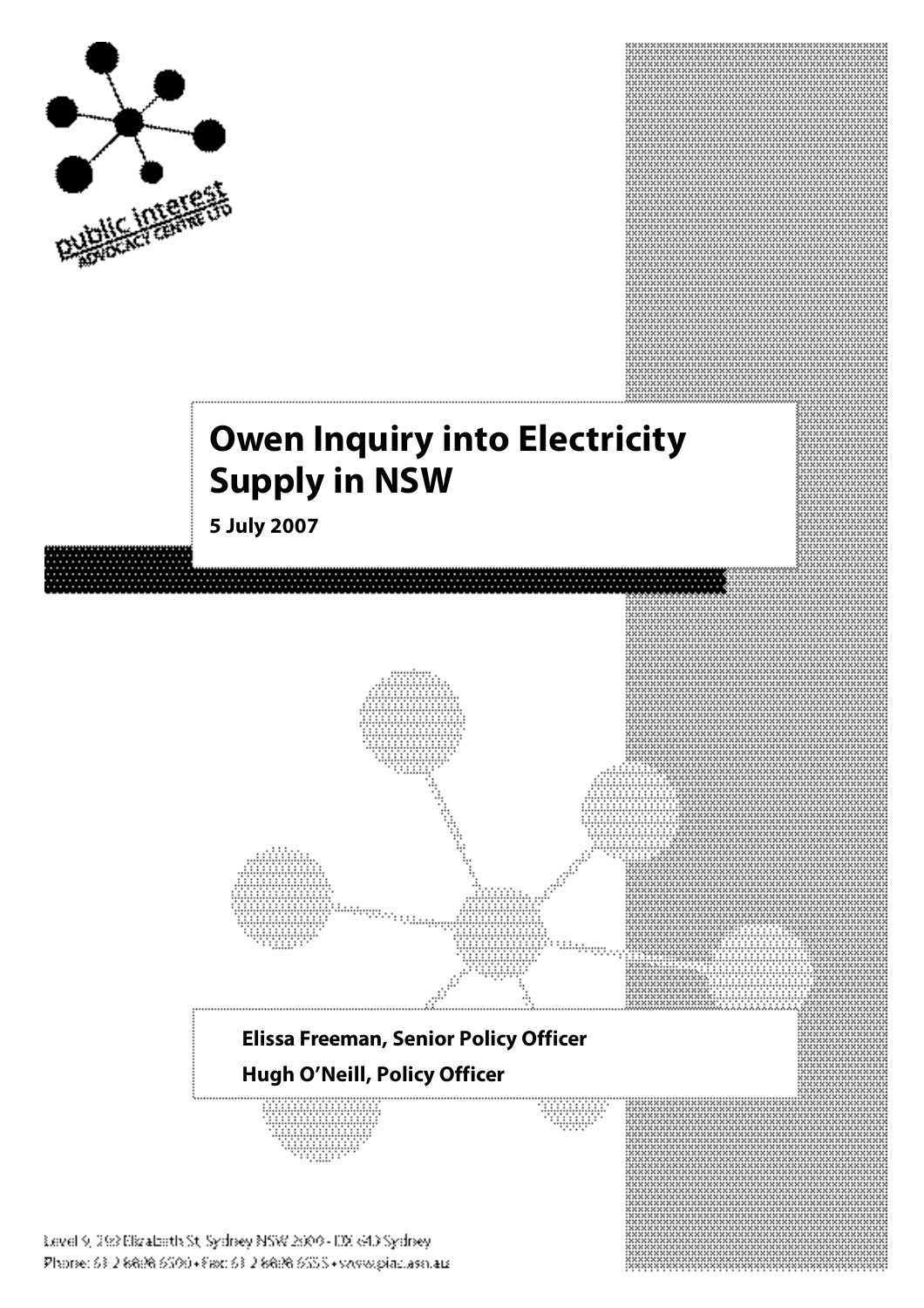## **1. Introduction**

The Public Interest Advocacy Centre (PIAC) seeks to promote a just and democratic society by making strategic interventions on public interest issues.

PIAC is an independent, non-profit law and policy organisation that identifies public interest issues and works co-operatively with other organisations to advocate for individuals and groups affected.

In making strategic interventions on public interest issues PIAC seeks to:

- expose unjust or unsafe practices, deficient laws or policies;
- promote accountable, transparent and responsive government;
- encourage, influence and inform public debate;
- promote the development of law—both statutory and common—that reflects the public interest; and
- develop community organisations to pursue the interests of the communities they represent.

Established in July 1982 as an initiative of the Law Foundation of New South Wales, with support from the NSW Legal Aid Commission, PIAC was the first, and remains the only, broadly based public interest legal centre in Australia. Financial support for PIAC comes primarily from the NSW Public Purpose Fund and the Commonwealth and State Community Legal Centre Funding Program. PIAC generates approximately forty per cent of its income from project and case grants, seminars, consultancy fees, donations and recovery of costs in legal actions.

#### **1.1 Utility Consumers' Advocacy Program**

The Utility Consumers' Advocacy Program (UCAP) was established in 1998 by PIAC, funded by the NSW Government, to develop policy and advocate in the interests of residential consumers, particularly low-income consumers, in the NSW energy and water industries. The project is based at PIAC and UCAP staff receive broad policy direction from a community based Reference Group, who's members include:

- Council of Social Service of NSW (NCOSS);
- Tenants Union;
- Combined Pensioners and Superannuants Association of NSW (CPSA);
- Park and Village Service;
- Western Sydney Community Forum;
- Rural and remote consumers; and
- Institute of Sustainable Futures, University of Technology.

#### **1.2 Owens Inquiry Terms of Reference**

This submission addresses the Inquiry's Terms of Reference as a whole. Comment concentrates on the following issues:

- how consumption patterns of residential energy customers influence the need for new generation;
- the effect the proposed desalination plant has on investment in new energy generation;
- the role of retail price regulation in the energy market;
- investor interests versus consumer interests;
- the effect that changes to the current industry structure and competition policy would have on residential energy customers.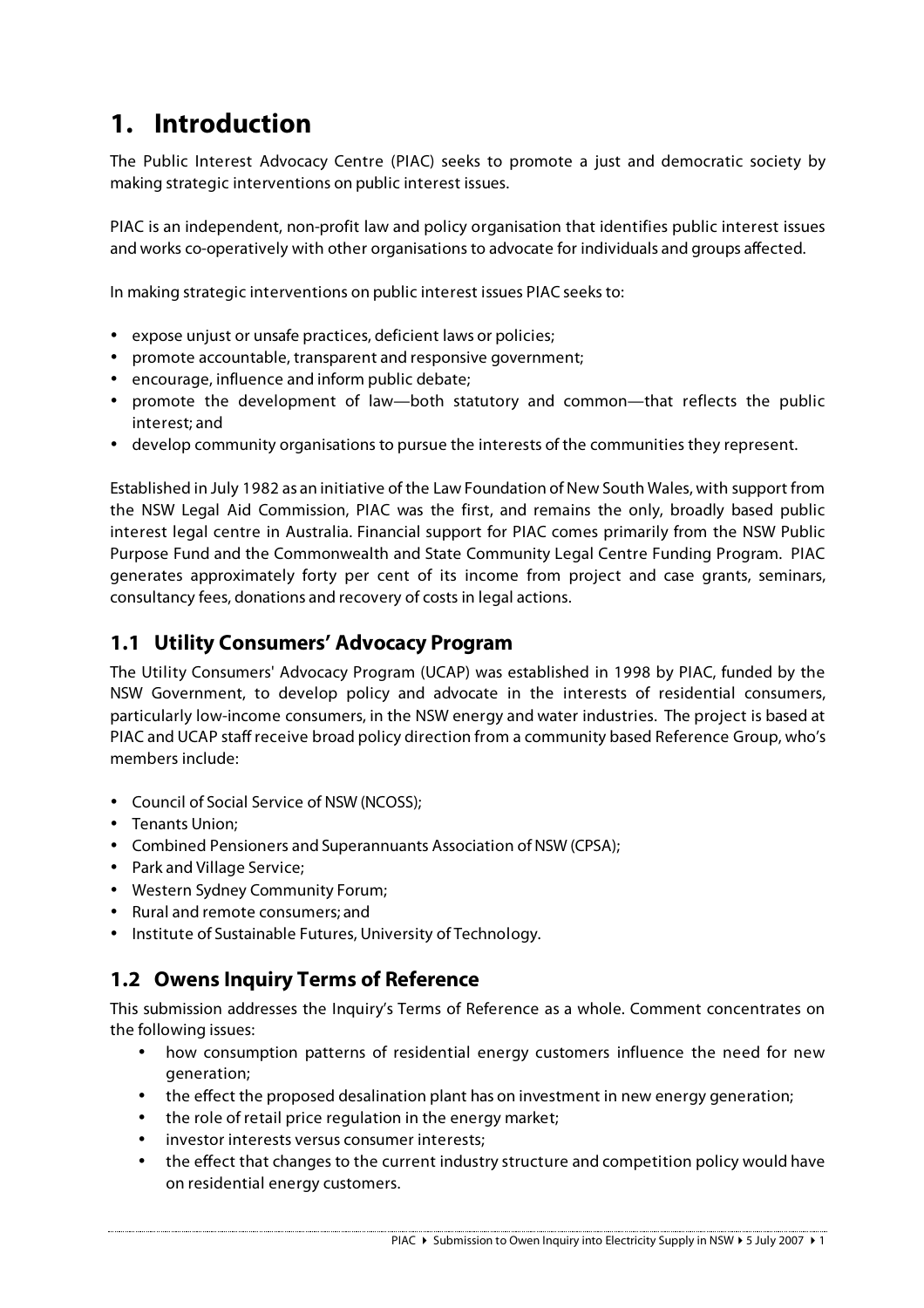## **2. Demand for Electricity**

The Owen Inquiry into Electricity Supply in NSW is a response to the growing rate of electricity consumption in New South Wales. The terms of reference ask that the Inquiry consider the need for new base load generation. It is PIAC's view that this analysis must be based on a careful examination of current and future energy consumption patterns, as emerging electricity generating needs are directly related to emerging consumption demands. An inquiry that looks solely from the perspective of electricity supply fails, in our view, to fully understand the drivers of the electricity market.

PIAC calls on the Owen Inquiry to analyse changing consumption patterns across New South Wales. In particular, it calls on the Inquiry to investigate the effectiveness of energy efficiency and demand management programs, funded by NSW citizens and energy customers, to reduce peak and base load consumption.

### **2.1 Household Demand for Electricity**

The residential sector continues to substantially contribute to energy consumption levels in NSW, accounting for around 30% of total energy use.<sup>1</sup> Further, the amount of energy consumed by the residential sector is increasing.

The Independent Pricing and Regulatory Tribunal (IPART) recently released results of its 2006 survey of residential energy use in Sydney, the Blue Mountains and the Illawarra.<sup>2</sup> Upon comparison with the same IPART survey results of 2003, it is apparent that energy use across the entire residential sector, including income groups, dwelling types, geographic regions and occupancy sizes, has risen over the three-year period.

This increase in energy consumption has taken place at the same time that energy customers have been paying a record amount to deliver energy efficiency programs via the Energy Savings Fund, the NSW Greenhouse Gas Abatement Scheme and the regulatory incentives on network industries.

Additional energy efficiency schemes are currently being proposed, such as the NSW Renewable Energy Target, which will levy another \$15 per year on households.

Residential energy consumption is generally understood to have a low price elasticity of demand. In other words, large price increases deliver a relatively small reduction in demand. This low price responsiveness arises from the key role that energy consumption plays in deriving goods and services essential for human health and wellbeing. For example, water heating represents 27%, cooking represents 4%, and heating and cooling homes represents 39% of total household energy use. 3

The energy consumed to undertake these basic tasks is therefore dependent on the efficiency of appliances, fitting and fixtures. It is apparent that energy efficient hot water systems and welldesigned homes are at the centre of a low-consumption energy future.

<sup>1</sup> Diesendorf, M (2005) Towards NSW' Clean Energy Future. Pg 7

Independent Pricing and Regulatory Tribunal (2007) Residential energy use in Sydney, the Blue Mountain and Illawarra: Results from the 2006 household survey, June 2006

<sup>&</sup>lt;sup>3</sup> Australian Bureau of Statistics (2006) Household energy uses and their contribution to greenhouse gas emissions.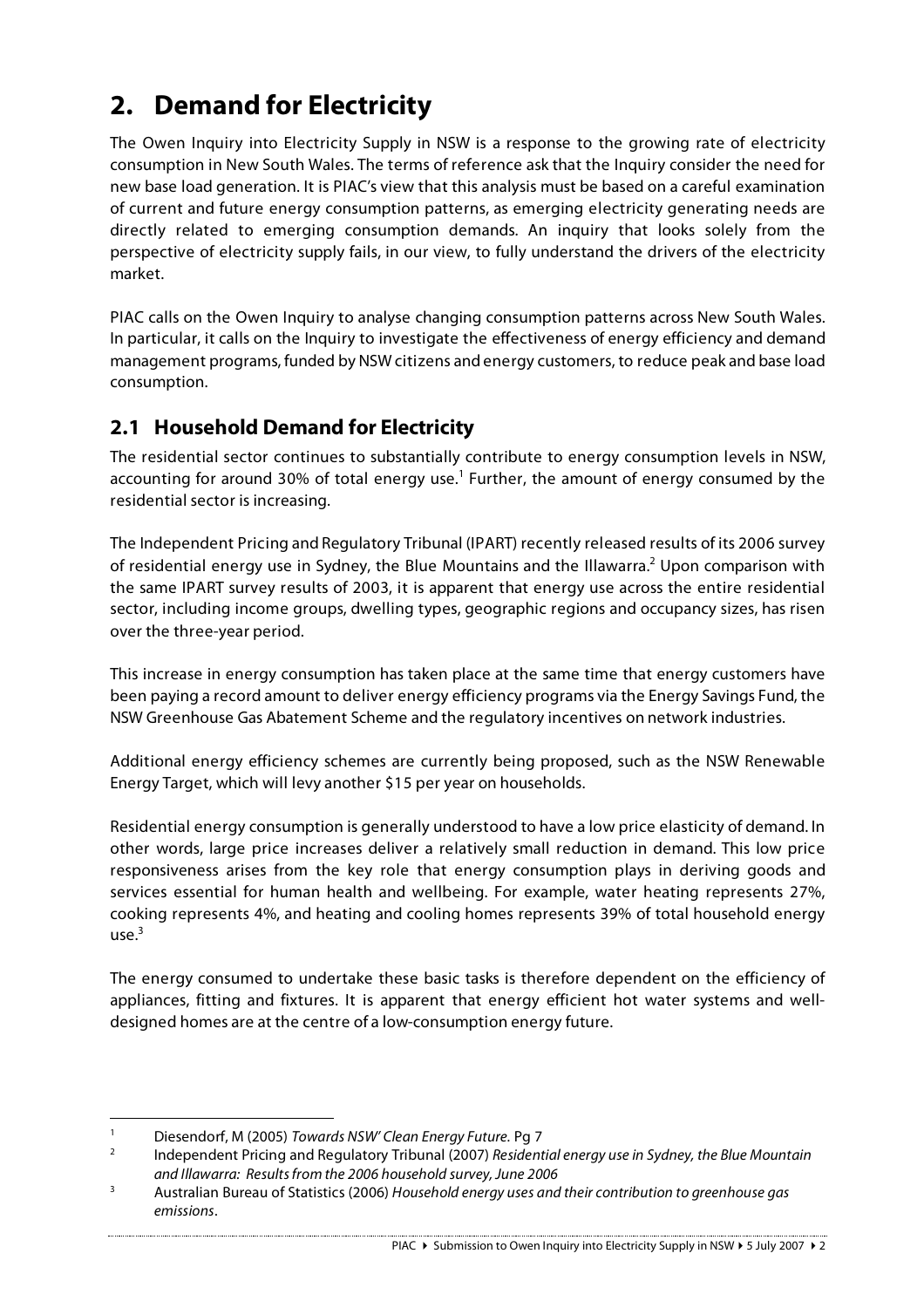### **2.2 Policy reforms needed to promote a low-consumption economy**

It is PIAC's view that there remains an unexploited capacity to move towards a lower-consuming residential sector. As mentioned above, residential energy consumption has increased in the last 3 years, at the same time that residents have been funding energy efficiency programs.

PIAC contends that there is clear scope for more initiatives to be made that would reduce residential energy consumption levels, and that existing schemes are not being utilised to their full potential. An examination of the Energy Savings Fund (ESF) highlights this issue.

The ESF was established in 2005 to fund initiatives designed to directly reduce energy consumption. Since the fund's inception, NSW households, through energy distribution companies, have contributed approximately \$80 million towards the scheme. Table 1 illustrates where the ESF has been allocated to either the residential or commercial sector.

|                         | <b>Residential</b> | Commercial/  | Cross           | <b>Combined</b> |
|-------------------------|--------------------|--------------|-----------------|-----------------|
|                         |                    | Industry     | <b>Sectoral</b> | <b>Total</b>    |
| Round 1                 | \$4,299,739        | \$6,566,600  | \$4,180,880     | \$15,047,219    |
| (% Round 1 total)       | 28%                | 44%          | 28%             | 100%            |
| Round 2                 | \$1,031,935        | \$12,279,777 | \$0             | \$13,311,712    |
| (% Round 2 total)       | 8%                 | 92%          | N/A             | 100%            |
| <b>Total allocation</b> | \$5,331,674        | \$18,846,377 | \$4,180,880     | \$28,358,931    |
| (% combined total)      | 19%                | 66%          | 15%             | 100%            |

**Table 1: Sectoral Allocation of the Energy Savings Fund4**

The Table illustrates that in the operation of the scheme just 19%, a mere \$5.3 million, of allocated funds have gone towards directly helping households to reduce their energy consumption.

The Owen Inquiry should identify where there currently exists regulatory, legislative, scheme-based and market-based disincentives to undertake effective household energy efficiency. Acting to address any market and regulatory failures would curb energy consumption among the residential sector and defer the need for additional electricity generation facilities. Further, establishing a comprehensive suite of demand management and energy efficiency strategies would, in the long term, assist in lowering household energy bills.

PIAC contends that building new energy generators would create other problems for residential consumers. Firstly, it would create a disincentive for households to reduce their consumption, maintaining high energy bills for consumers. Additionally, without incentives for households to reduce their consumption, it is likely the level of residential consumption would continue to increase, and the NSW Government may have to revisit this Inquiry in the near future to determine whether additional generation expansion is necessary.

Secondly, the NSW Government has committed to cut emissions by 60% by 2050.<sup>5</sup> As government policy is to move towards a low emission generating base, any new expensive generators that are built run the considerable risk of becoming costly stranded assets in the future, to be paid off by consumers.

#### PIAC ▶ Submission to Owen Inquiry into Electricity Supply in NSW ▶ 5 July 2007 ▶ 3

 <sup>4</sup> Figures taken from the Department of Water and Energy's website on <sup>2</sup> July 2007: http://www.deus.nsw.gov.au/energy/Energy%20Savings%20Fund/Energy%20Savings%20Fund.asp and does not include figures for the Public Facilities Program.

<sup>5</sup> http://www.nsw.gov.au/stateplan/spme3b.aspx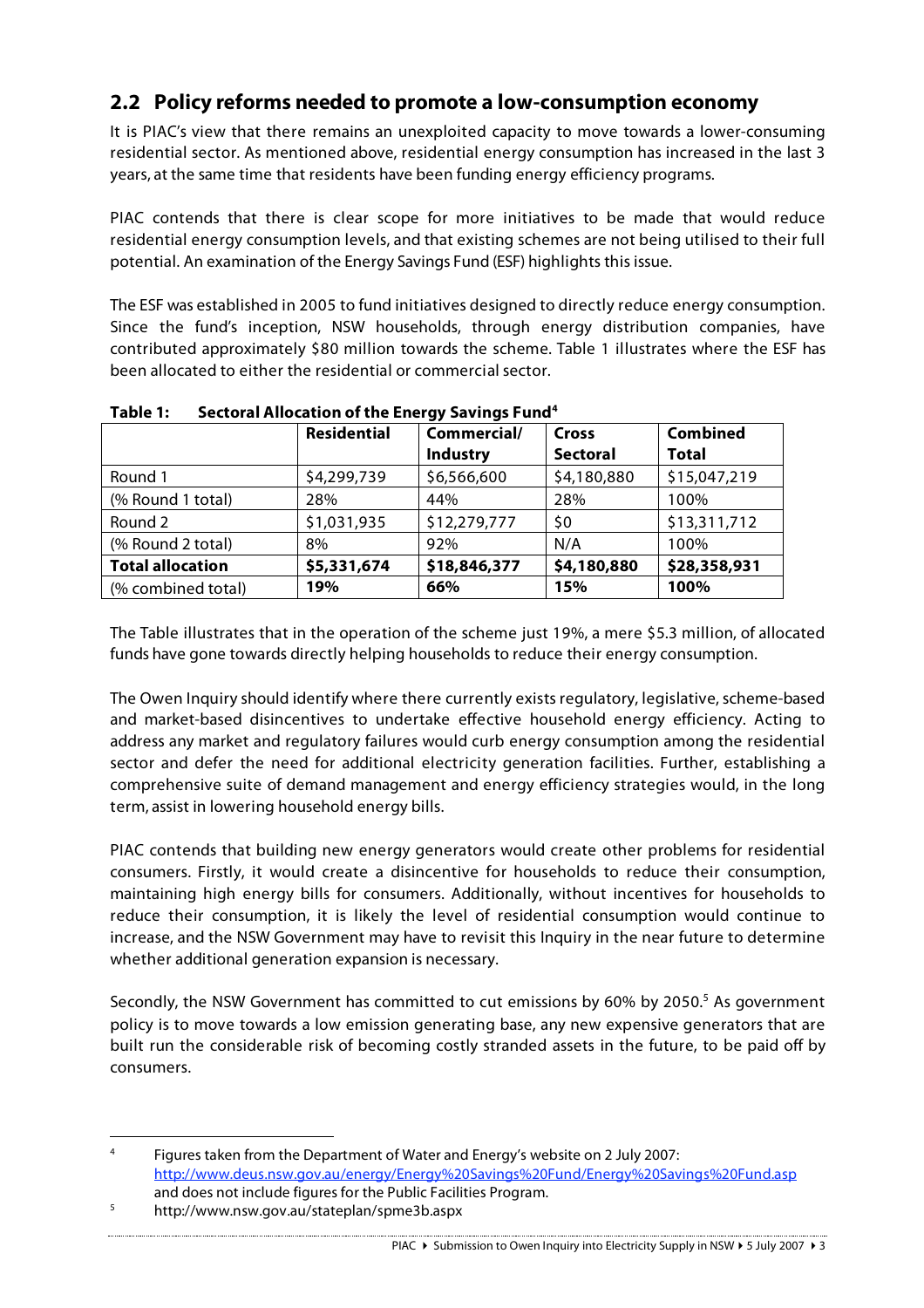As an alternative to building additional, expensive generating facilities, PIAC calls on the Owen Inquiry to review the effectiveness of current demand management and energy efficiency activities.

#### **2.3 Proposed desalination plant and new energy generation**

PIAC understands that a critical driver for new base load capacity is the development of the proposed desalination plant in Sydney. Whilst concerns regarding household water pricing are outside the scope of this Inquiry, PIAC maintains deep concerns about the cost impact that the development of a desalination plant would have on energy consumers, particularly if it is used to justify the development of a new base load generator.

PIAC calls on the inquiry to articulate what proportion of future energy consumption will be required to meet the energy needs of the desalination plant versus household, industrial and commercial energy needs.

## **3. Investment Conditions**

While we note that the Inquiry has secured the assistance of Morgan Stanley investment bankers to provide expert assistance, PIAC is concerned that the needs of investors may not necessarily align with the needs of consumers.

Given the capital intensive and 'lumpy' nature of investment in electricity generation, consumers will be ultimately paying for any infrastructure investment for generations to come. Therefore, due consideration of the interests of consumers need to be undertaken in the Inquiry.

We also note that the private sector has tended to socialise the risk inherit in the energy industry, relying on the Government to meet the costs incurred by their business decisions that have led to market failures. This was demonstrated most recently when State owned corporations were forced to take on 10,000 customers of failed energy retailer Energy One.

Whilst PIAC understands that investment is important in ensuring supply, it is consumers of this essential service that will bear the cost. PIAC submits that consumers have more interest in ensuring that electricity remains competitively priced than investors. We urge caution in encouraging the private sector to invest in the energy industry at any cost. It is likely that household will end up paying for poor investment decisions.

#### **3.1 Retail Price Regulation**

It is the strong view of consumer groups that the future of retail price regulation must not be determined in the context of this inquiry. Through the Ministerial Council on Energy, the NSW Government has endorsed a process to first assess the competitiveness of the retail energy market and then identify classes of customers that require ongoing regulated electricity prices. That assessment will take place in 2009. Investment decisions must not pre-empt the finding of the 2009 review.

The current regulated retail prices are in place until June 2010 and the NSW Government has reserved the right to continue to regulate retail electricity prices beyond then. The Inquiry must not assume that retail price regulation will disappear beyond that point in time, and therefore, any commitment of private funds to the energy market should not proceed on the assumption or condition that retail price regulation will be removed.

It will always be the role of the NSW Government to ensure that all households have access to electricity services at a fair and reasonable rate. Retail price regulation is designed to ensure that